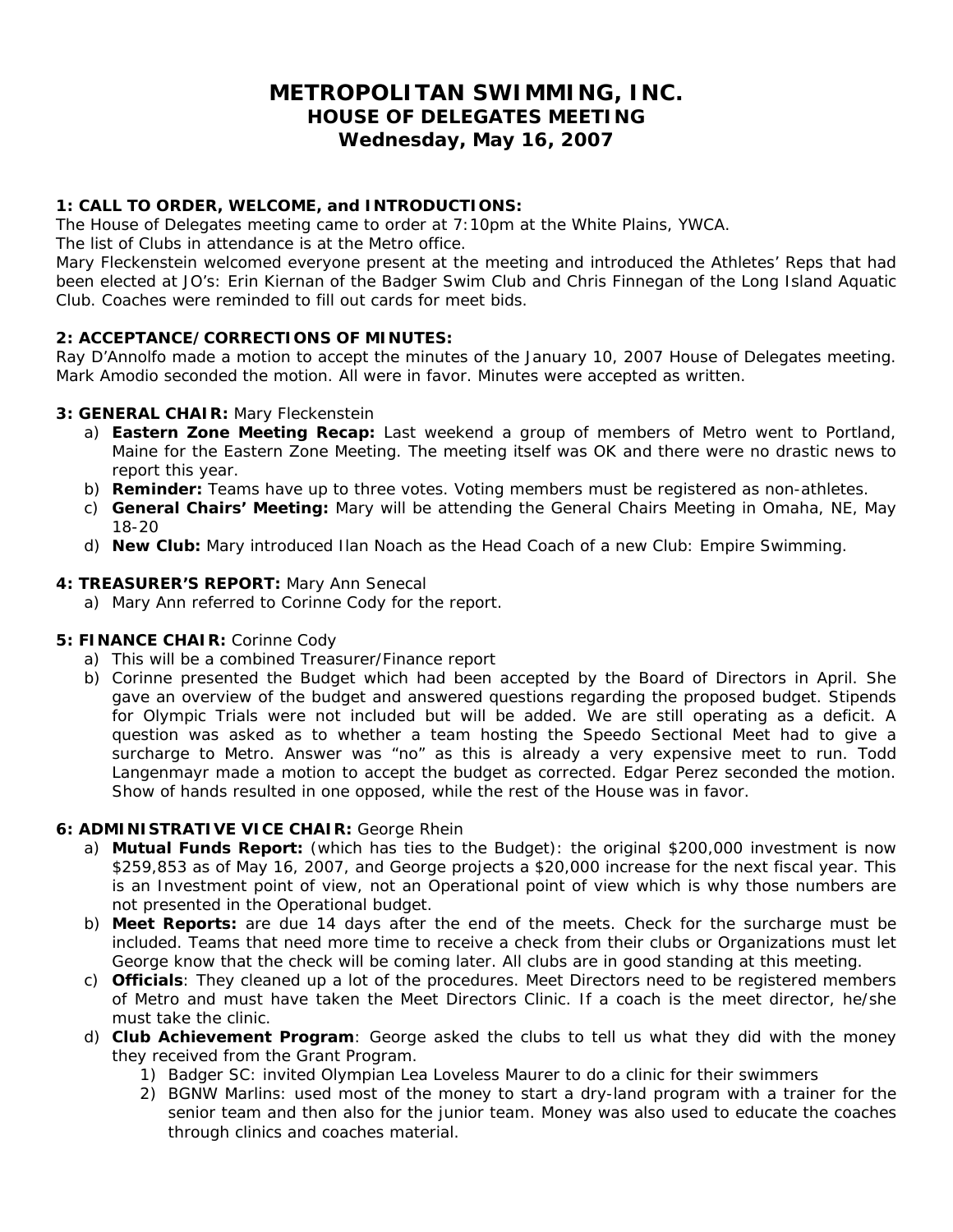- 3) La Guardia: Used the money to purchase machines for a dry-land program. Unfortunately the machines were better suited to the older swimmers than the younger ones.
- 4) Asphalt Green: Purchased stretch cords and parachutes for a resistance program and also purchased 2 power towers to help swimmers gain strength in the water as they move away from the machines. This helps the swimmers understand the power in water and the power out of water and the efficiency of their strokes.
- 5) Three Village SC: invited two Olympians to come and talk to the swimmers last summer and also purchased hand paddles and stretch cords.
- 6) Middies: invited 2 Olympians to give a clinic for their swimmers and used some of the money for their strengthening program

## **7: SENIOR VICE CHAIR:** Brian Brown

- a) **Senior Mets LC**: copies of the meet info were available. Prelims in the evening. Finals in the morning. Distance: 800 meter free will be held in a mid-session on Friday and the 1500 will be held in a mid-session on Saturday. No bonus events. Positive checking for 800 and 1500 freestyle events. Also, positive checking for relays (timed finals events – choice of swimming those in the prelims or at finals must be made at checking).
- b) The meet will be held at Lehman College 8 lanes warm-up/warm-down lanes for the meet will be as follow: prelims: 1 lane available for warm-up/warm-down (7 racing lanes) – finals: 2 lanes open for warm-up/warm-down (6 lanes for finals – 4 heats of 6 swimmers in each event).
- c) Question about switching the 400 free relay to Saturday and the 400 medley relay to Sunday since the 200 breaststroke has been moved to Sunday. Brian is not opposed to this.

#### **8: AGE GROUP CHAIR:** Paul Furbeck and Bob Vializ

- a) Short Course Eastern Zone Team. A report is posted on the website. The meet went very well but they had an outbreak of Chicken Pox this year!
- b) The Age Group Recognition Program is still in the works and in the budget for next year. USA Swimming is working on software to get full data out of their SWIMS database but it is not one of their priorities. Bob has been in touch with people at Nationals regarding the functionality of this program.
- c) Zone selection processes for next year's winter zone meet. Either application process or going back to the Zone Qualifying Meet. This subject will be covered under Technical Planning.

#### **9: COACHES' REPRESENTATIVES:** Scott Bartleson

- a) **"Metropolitan Age Group Coach of the Year"**: there were two nominations for this award: Carle Fierro (Badger) and Casey Brandt (Asphalt Green). Scott read the coaches' accomplishments and handed out ballots to all the coaches present. Results of vote: **Casey Brandt**.
- b) **"Metropolitan Senior Coach of the Year":** there were three nominations: John Collins (Badger), John Pisano (Team Suffolk) and David Ellinghaus (BGNW Marlins). Scott read the senior coaches' accomplishments. Dave Ferris is asking all to consider naming the "Metropolitan Senior Coach of the Year Award" as the "**John Collins Coaches Award**". Results of very close vote: **John Collins**. Congratulations Casey and John.

#### **10: ATHLETES REPRESENTATIVE:** Erin Kiernan and Chris Finnegan

a) Nothing to report at this time.

#### 11: TECHNICAL PLANNING: David Ellinghaus

- a) Championship meets' schedule and bids will be under new business
- b) **Alignment for Silvers and Age Group**: GAEL and Silver Streaks will moved from North to Central for Silvers (they were already in Central for Age Group); Farmingdale and Lindenhurst will move from East/Suffolk to South/Nassau for Age Group. This will better balance the sessions at all meets. Question was raised about NFS. We never received a special request in this regard.
- c) **Change of event order for LC JO's**: all the 400 free events were moved from Sunday to Friday and the 200 IMs were moved from Friday to Sunday. This will better balance the sessions and will end the meet with relays. Time standards have been updated as well and are available on the website. Rich Finkelstein mentioned that there were about 3 events in which the SCY standards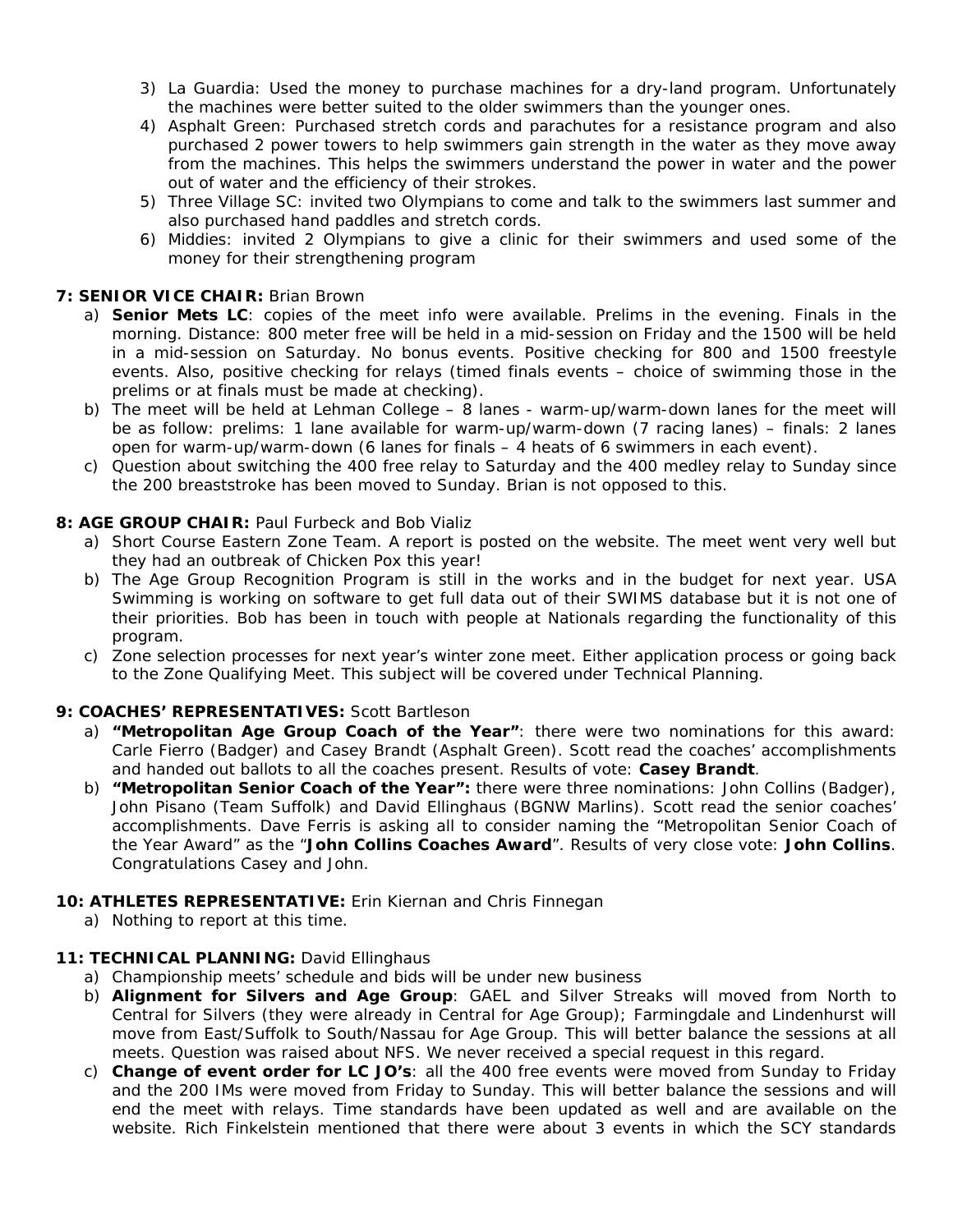were faster than the Senior Mets standards. Those 3 standards will be updated on the website and meet information (15-18 girls 100 free and 200 breast and 15-18 boys 50 free).

- d) **Senior Mets LC Time standards** have been updated and are posted on the website.
- e) **Change in event order for SC Senior Mets** (as well as Senior Mets LC): the 200 breaststroke will be moved from Saturday to Sunday. We will also go back and look at the relay situation.
- f) **Metro Age Group time standards for 2008** have been updated and posted on the website.
- g) **Proposed 2008 Championship Meet Calendar**: we like the actual format of JO's: Trials/Finals at NCAC. Based on the pool availability, the only time that we can run JO's in 2008 would be the last weekend of March. The proposed schedule is as follows:
	- Silvers February 15-17
	- Senior Mets February 21-24
	- 8-Under Championship March 1-2
	- Speedo Champions Series at NCAC March 6-9
	- Zone "Qualifier" March 14-16
	- Junior Olympics March 28-30
	- Eastern Zone Meet April 3-5
	- Age Group April 4-6

Discussion on this schedule followed, especially regarding the conflict between Silvers and some boys High School Championships and also the date for JO's. We will only have the pool available at NCAC the last weekend of March to run JO's. Ilan Noach made a motion to accept the change of dates for Silvers and 8-under championship. Gayle Farrell seconded the motion. Show of hands resulted in 1 opposed, 1 abstention, the rest of the HOD was in favor.

#### **The 2008 Championship Meet Calendar was amended as follows:**

- **Senior Mets** February 21-24
- **Silvers** February 29-March 2
- **Speedo Champions Series** at NCAC March 6-9
- **8-Under Championship** March 8-9
- **Zone "Qualifier"** March 14-16
- **Junior Olympics** March 28-30
- **Eastern Zone Meet** April 3-5
- **Age Group** April 4-6

David Ellinghaus made a motion to adopt the 2008 Championship Meets calendar as amended. Erik Hertenstein seconded the motion. Show of hands resulted in one opposed, the rest in favor. **Motion carries**.

#### **12: OFFICIALS CHAIR:** Paul Simco

- a) Mary Fleckenstein introduced Paul Simco as the new Officials Chair.
- b) Joe Stetz scholarship award winners will receive their awards at the Hall of Fame Dinner: There were 4 male and 5 female applications. Kimberly Levine (Marist) and James Pickel (Flushing) were selected as the two \$1000 scholarship recipients.
- c) Update on status of Officials: Since February 25<sup>th</sup> there have been 4 area chairs meetings. They talked about the Status Quo, the current status of the officials in general, the good things that have happened about the website and influx of new officials, the lack of inner structure, etc. With the help of the 5 area chairs and the 5 assistant area chairs, they are moving forward to put together a positive direction for all the officials. During his tenure, Paul wants to foster positive reinforcement as opposed to fostering a negative cheerleader situation. Officials need the coaches understanding about what the needs are in each particular pool.
- d) Paul is asking for approval for two awards:
	- One at the area chair level
	- One Outstanding Officials Award
- e) Paul is also asking the coaches to familiarize themselves with the championship meets scratch rules. Senior Mets this summer will be a National Certification meet for officials. Please contact Paul if you have any question.

#### **13: ZONE TEAM COORDINATOR:** Barry Roffer

a) Eastern Zones Long Course will be in Buffalo in August. 85 Rooms have been reserved at the Holiday Inn in Buffalo. Three busses have been reserved.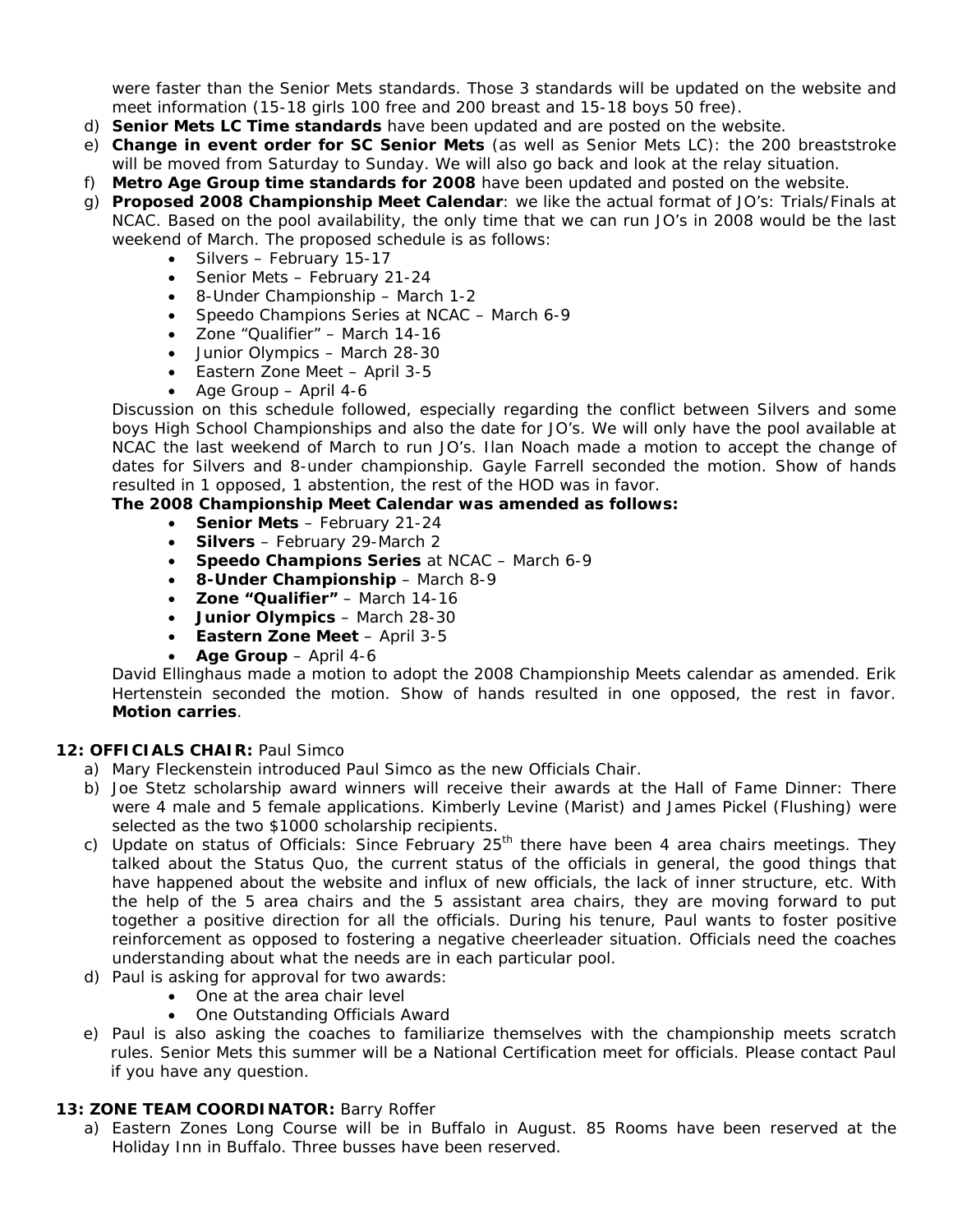b) Coaches that are interested in attending Zones must apply.

## **14: REGISTRATION COORDINATOR:** Barry Roffer

- a) The USA Swimming registration cards of swimmers will have a new picture next year (Janet Evans' picture is on the 2007 registration card)
- b) Reminder again that coaches must send in their new certifications before their coaches card expires so they can receive a new card on time – NO coaches should be allowed on deck without a current card!
- c) Background Checks important to get correct info: LSC is Metropolitan (MR) do not put USA Swimming as the LSC! New coaches must have background check completed before card can be issued. Coaches that have not passed or completed the background check cannot be on deck. A column of background check expiration dates will be added to the Coaches Roster on the website. Clubs must let Barry know when coaches don't work anymore!
- d) Registration must be done electronically with hard copy and fees to follow. NO hand written registration will be allowed.
- e) All Clubs must take the USA-Swimming Club Leadership & Business Management course once every 5 years. All new clubs must take it within the first year as they will not be able to re-register without it. At least one USA-Swimming registered member of each club must take the course. It is not offered in the area very often but Metro will host one soon:

#### **USA-Swimming Club Leadership & Business Management Course Saturday, June 30, 2007 – Location TBA 9am – 3pm with a one-hour recess for lunch (not provided) \$10 refundable deposit at registration Check the Website for Updated information and registration form**

## **15: NATIONAL TIMES VERIFICATION/TOP 16:** Monique Grayson/Mary Ann Senecal

- a) Mary Ann gave a brief report about the Joint NTV and Registration Workshop in Tucson at the end of April. It was a very good clinic. We learned a lot more about uploading meets in SWIMS and learned things we did not know we could do. We also went over the updates and the items that we would like to see improved.
- b) Monique said that we had only one swimmer in the holding tank at this time. Meets go in with much less problems and errors than in the past. Mary Ann added that we will charge \$100 for each swimmer that swam in a meet without being registered.

#### **16: WEB PAGE COORDINATOR:** Monique Grayson

a) Any request for additions, corrections, topics, etc. should be emailed to Monique. Check the website regularly.

#### **17: SAFETY COORDINATOR:** Carolyn Johnson

Carolyn was not able to attend the meeting.

#### **18: HALL OF FAME:** Len Galluzzi

- a) The Hall of Fame banquet will take place on Tuesday, May 22, 2007 at Riccardo's in Queens.
- b) The new inductees are Hazel Barr and Tobie Smith. There will also be many other honorees.

#### **19: DISABILITIES COORDINATOR:** Corinne Cody

There is nothing new at this time.

#### **20: OPEN WATER COORDINATOR:** Bea Hartigan

- a) The Metropolitan Open Water Championships will be on Saturday, July  $14<sup>th</sup>$  in Huntington (Rain Date is Sunday, July 15<sup>th</sup>) – Registrations are coming in slowly. 22 Masters Swimmers are already entered in the 10 K National Championships, and an additional 5 Masters entered in the 5 K.
- b) There is also an Age Group event for 10-under, 11-12, and 13-14. They swim along the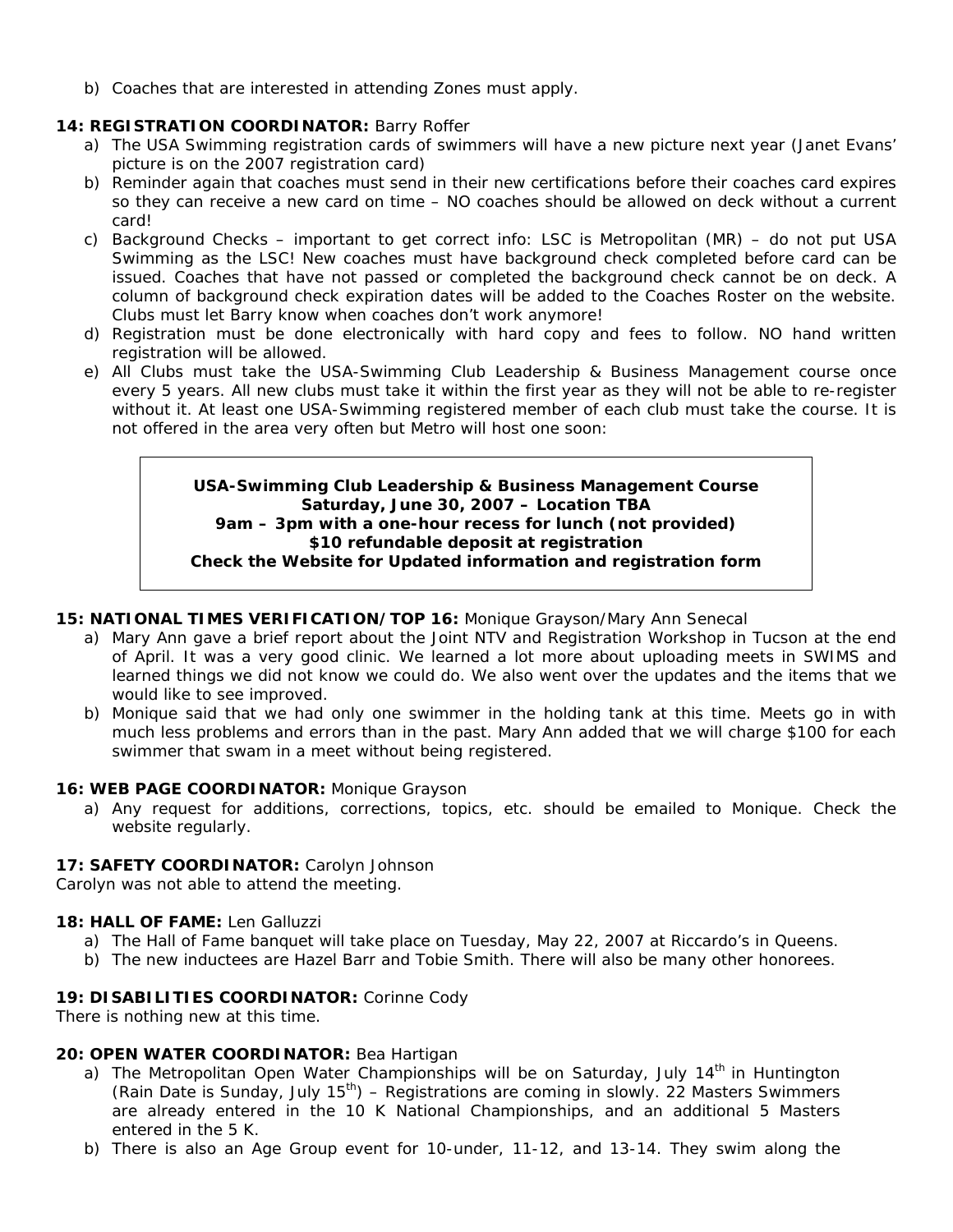shoreline.

c) The top 2 male and female finishers of the USA-Swimming 5 K Open Championships will be eligible to compete at the National Open Water Championships.

#### **21: SWIM-A-THON:** Rich Finkelstein

a) Any club running a Swim-a-Thon should send a note or email to Richie with the date, site, contact person and email or phone number for the event. Richie has not been getting any information from National. Reminder that anyone running any type of Swim-a-Thon, regardless of their affiliation, must have it registered with USA Swimming.

#### **22: OUTREACH COORDINATORS:** Brian Brown and Larry Collins

- a) Brian did not have any outreach report.
- b) Larry was not at the meeting.

#### **23: OLD BUSINESS:**

None

#### **24: NEW BUSINESS:**

- a) Proposal of the 2007-2008 Championship schedule (see above  $\#$  11 g)
- b) Bids for the 2007-2008 season (is attached at the end of the minutes).
	- For information, the teams that bid on a Distance meet must review the criteria for stipend that are posted on the Metro website. It is very specific. Make sure that you do it **within 30 days** and make sure that you have met all the criteria. You can't add events to the list or subtract from it. Teams that bid on a specific Distance meet today are the only ones eligible for stipend. Each team is only eligible for one stipend even if they run more than one distance meet. Seven (7) teams bid for distance meets. Invitationals are not eligible for stipend.
- c) Ray D'Annolfo and the Nominating Committee presented the **slate of officers** for election. George Rhein made a motion to accept the following members for a two-year term. Todd Langenmayr seconded the motion – All in favor – **Slate of officers was accepted as voted on by acclamation**.
	- o Age Group Chair: Co-Chairs: Bob Vializ and Edgar Perez
	- o Technical Planning: David Ellinghaus
	- o Treasurer: Mary Ann Senecal (Mary Ann is hoping to retire from that position in the near future but accepted the position as there were no nomination from the floor).
- d) The Nomination Committee also presented the following **slate of officers** for election:
	- o Safety Coordinator: Paul Furbeck and Bea Hartigan. They both introduced themselves then stepped out of the room while the vote by show of hands took place. Result of the vote: **Paul Furbeck**.
	- o The Review Committee: must be reelected each year. Members are Jen Trotman, Dawn Diaz, Paul Fortoul, Gay Silverman, Gil Smith, John Pisano, Larry Collins, John Santos, and 2 athletes' reps. Nominations from the floor: Len Galluzzi and Bea Hartigan.

Congratulations to all the officers mentioned above. They will serve for a two-year term.

- e) **Ilan Noach made a motion to reopen the discussion on the Budget**. Edgar Perez seconded the motion. Discussion followed. Ilan Noach made a motion to raise the coaches' stipend, for each Championship meet that receives a stipend, to equal what the athletes receive for those meets (1 coach per team). Erik Hertenstein seconded the motion. Discussion: What effect would that have on Metro? It would more than double the amount budgeted for the coaches stipends as this time. It would also add more than \$25,000 to the deficit. Vote resulted in 20 in favor; 9 against; 5 abstentions. **Motion carries**.
- f) **Stipend for Distance Meets**: Becky Townsend made a motion requesting that teams that run distance meets in the long course season get a stipend as well, whether the meet is held in a SCY or LCM pool. Michael Townsend seconded the motion. Discussion: this would also affect the budget! This would also ask for a budget change and require a second line for distance meets stipend. The Distance Stipend was originally put into place as a short course season incentive to run more distance meets. The budget would have to be increased to give stipend for the long course season. Long discussion followed. Suggestion was also made to go back to \$500. Becky amended her motion as follows: Have two different line items for Distance meets stipend (\$1000 maximum per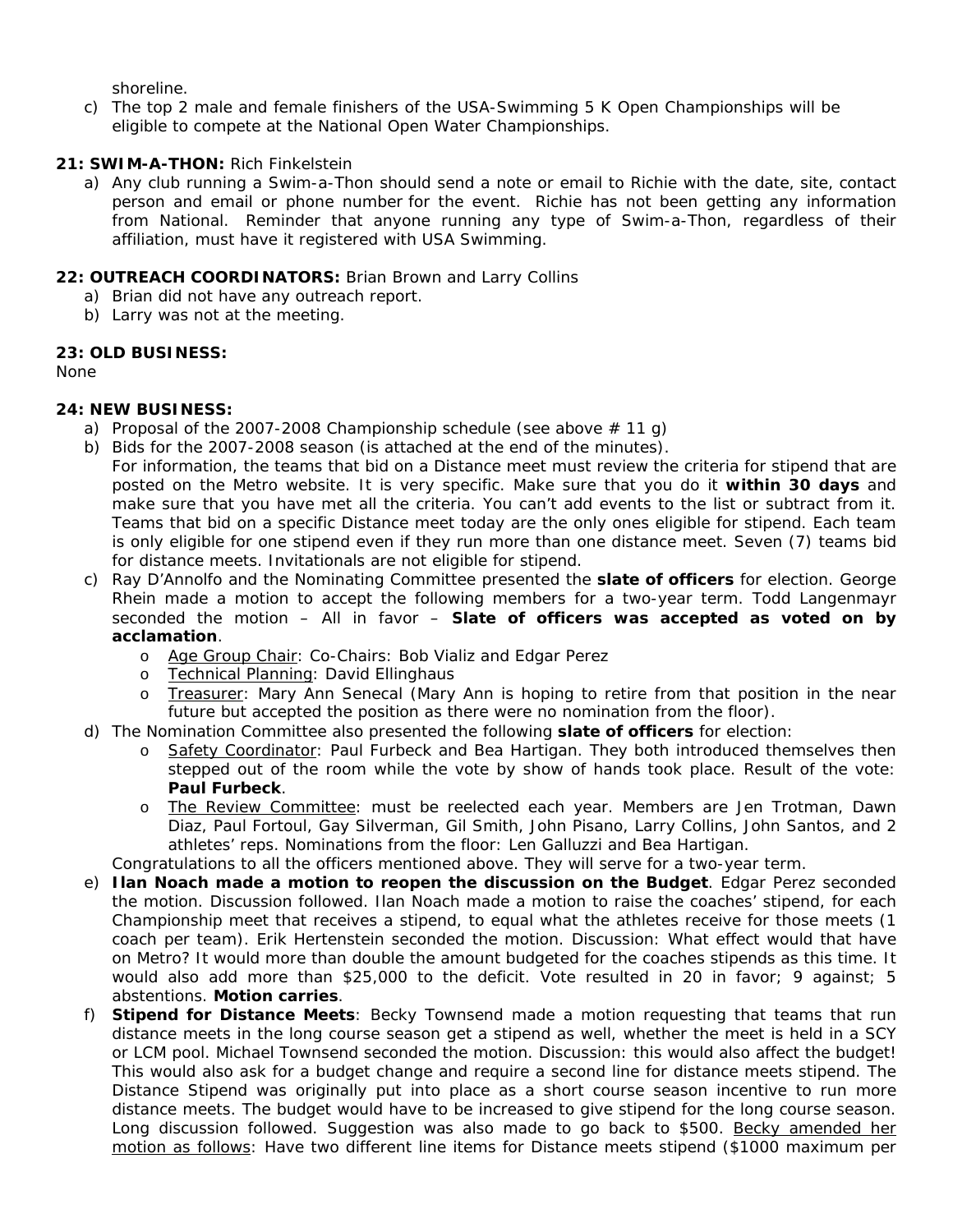team), the first one for the period of September  $1<sup>st</sup>$  to April 30<sup>th</sup> (\$5,000 – 8 month period) and the second one for May 1<sup>st</sup> to August 31<sup>st</sup> (\$2,500 – 4 month period). Ray D'Annolfo seconded the motion. Discussion followed. Criteria would be the same as in the SCY season with comparable events. This would start with meets being held after May 1<sup>st</sup> 2008. Vote resulted in 1 abstention, the rest in favor. **Motion carries**.

- g) **New Budget**: Rich Finkelstein reminded all that were left in attendance that we don't have a budget anymore at this time since it had been reopened. Scott Bartleson made a motion to accept the revised budget which includes the two new additions. David Ellinghaus seconded the motion. Vote resulted in 1 opposed, 1 abstention, and the rest in favor. **Motion carries.**
- h) Mary Ann Senecal asked if we have to justify presenting a deficit budget. Is there a problem with that? George Rhein answered that we must have sufficient funds to cover the budget.
- i) Dave Ferris had a question regarding the Club Achievement Grant money. Who makes the decision about whether applications for a grant are approved or not? Mary Fleckenstein answered that applications for grants were submitted. If they meet all the criteria established, they are approved as long as they presented what they did with the money the year before. If they do not meet the criteria, it came before the board. George answered that the Grant Committee was establish to set the guidelines for the program, not to decide on the grants every year. The Board met prior to this meeting and we will have a committee to hear these things in the future. As the applications came in, and everything checked out, those applications were approved. If there were any questions (two clubs were in this situation this year), then it was brought to the Executive Board. It was talked about in the last 2 meetings. A decision was made and a very specific response will be sent to the club. Mary said to Dave Ferris that he is welcome to attend the next Board meeting to discuss this after he receives the response from George.

A motion to adjourn the meeting at 9:50pm was made by Erik Hertenstein, seconded by Edgar Perez, and approved by all.

#### **House of Delegates Meetings 2007-2008:**

- **September TBA, 2007 Mandatory meeting for all clubs date and time TBA at the White Plains YWCA – one athletes' rep (13&over) per team must be present.**
- **January TBA, 2008 7:00pm at the White Plains YWCA Bid meeting**
- **May TBA, 2008 7:00pm at the White Plains YWCA Bid meeting**

Submitted by Monique G. Grayson May 21, 2007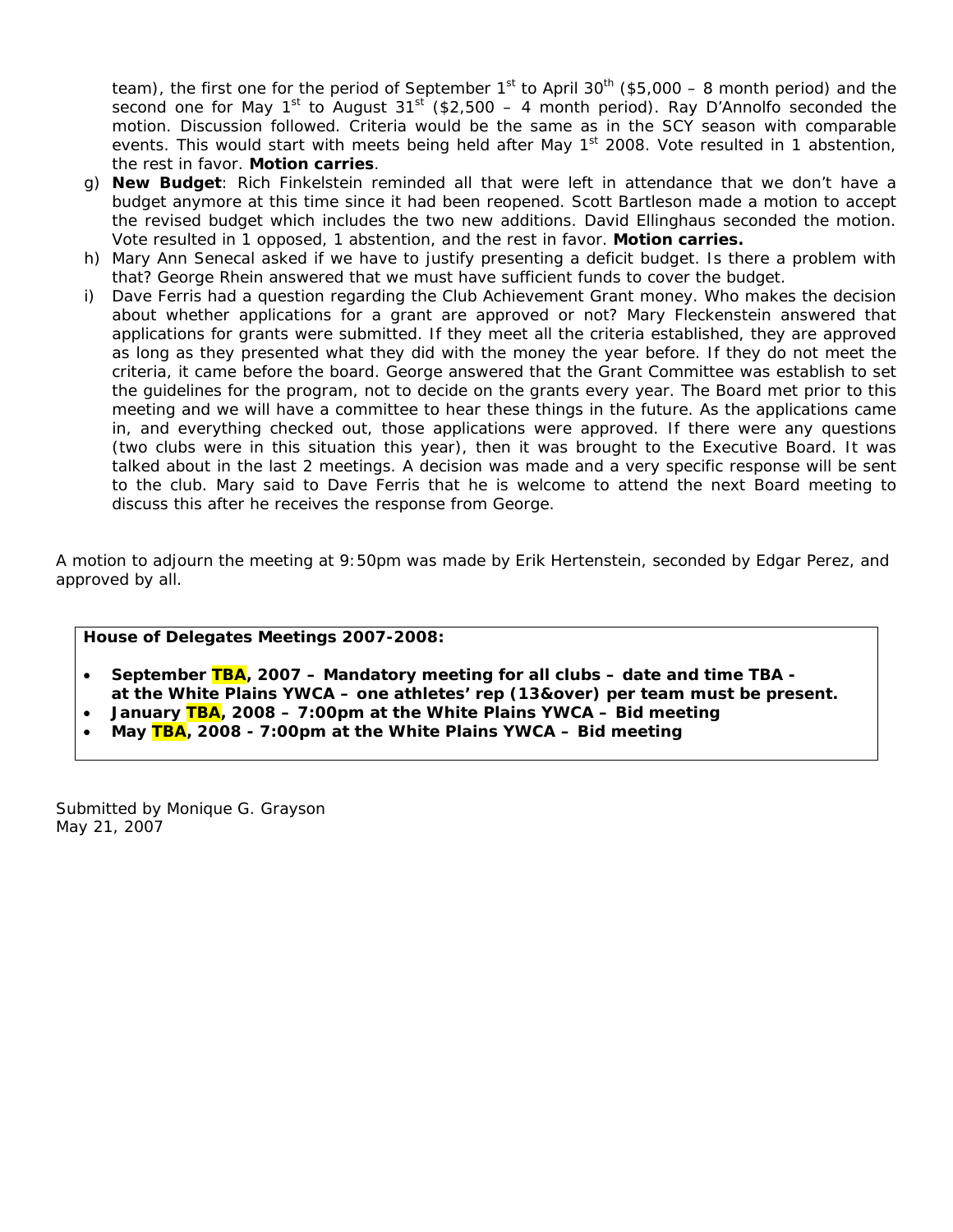# **METROPOLITAN SWIMMING, INC. 2007-2008 TENTATIVE CALENDAR**

| <b>SEPTEMBER:</b><br>TBA: | Mandatory House of Delegates Meeting: at White Plains Y                                                                           |
|---------------------------|-----------------------------------------------------------------------------------------------------------------------------------|
| <b>OCTOBER:</b>           |                                                                                                                                   |
| $6 - 7:$                  | WSSC & DDF - 4 sessions - at Washingtonville                                                                                      |
| 13:<br>$13 - 14:$         | <b>ASCSC Relay Carnival (closed)</b>                                                                                              |
| $13 - 14:$                | BGNW Marlins Season Starter - Age Group - no 8 & under - 4 sessions<br><b>AGUA Season Starter Invitational</b>                    |
| $13 - 14:$                | Old Westbury <b>Distance</b> Meet (October 13) and Age Group (October 14) $-$ 4 sessions                                          |
| 14:                       | Flushing YMCA - Distance Meet                                                                                                     |
| $19 - 21:$                | Long Island Express - 5 sessions                                                                                                  |
| 20:                       | Newburgh Sharks - Annual Red, White & Blue - 2 sessions                                                                           |
| $20 - 21:$                | Flushing Y - Junior Swim Championships                                                                                            |
| $20 - 21:$                | Three Village Swim Club - Ann Wycoff Meet at Ward Melville HS                                                                     |
| 21:                       | Badger Swim Club Halloween Meet at Lehman - 2 sessions                                                                            |
| $26 - 28$ :               | Condors Swim Club Fall Festival                                                                                                   |
| $26 - 28$ :               | Marist Swim Club - MSC Fall Invitational - 5 sessions<br>YWCA Middies Halloween Invitational                                      |
| $26 - 28:$<br>$27 - 28:$  | LIAC - Chappy's Big Race Invitational - 4 Sessions at NCAC                                                                        |
| $27 - 28:$                | Connetquot Swim Club - Halloween Meet - 2 sessions                                                                                |
|                           |                                                                                                                                   |
| <b>NOVEMBER:</b>          |                                                                                                                                   |
| 3:                        | Big Blue Harvest Relays and Sprints - 2 sessions                                                                                  |
| 3:                        | Sachem Swim Club Fall Meet - 2 sessions                                                                                           |
| $3-4:$                    | Old Westbury Aquatics - Distance & 8-Under - 4 sessions                                                                           |
| $3-5:$                    | NY Sharks & Empire: Fall Classic                                                                                                  |
| $9 - 11:$<br>10:          | Viking Aquatic Club - Viking Classic - 6 sessions at Valley Central<br>BGNW Marlins - 8 and Under Mini Meet - 1 afternoon session |
| 11:                       | BGNW Marlins <b>Distance</b> Meet - 2 sessions                                                                                    |
| $10 - 11:$                | Asphalt Green - NY City Open Invitational - Prelims (LCM) and Finals (SCY)                                                        |
| $16 - 18:$                | Gael Aquatic Club at IONA - 9 and Over Age Group Meet - 5 sessions                                                                |
| $16 - 18:$                | Aqua Gems - Early Bird Meet - 5 sessions                                                                                          |
| $16 - 18:$                | Flushing YMCA - Big Apple Classic                                                                                                 |
| 17:                       | OWA & Farmingdale - Trials/Finals 50 free Invitational - Top 16 return                                                            |
| 18:                       | Old Westbury Aquatics - Distance & Sprints - 2 sessions                                                                           |
| 18:                       | Hauppauge - 2 sessions                                                                                                            |
| 23:                       | Asphalt Green - Butterball Burn-off - Distance Meet                                                                               |
| $23 - 25:$                | Long Island Express - 5 sessions                                                                                                  |
| $23 - 25:$<br>$24 - 25:$  | YWCA Middies Thanksgiving Invitational<br>Long Island Aquatic Club - Thanksgiving Classic at NCAC - 4 sessions                    |
| 11/29-30-12/1:            | USA-SWIMMING SC Yards NATIONALS at Atlanta, Georgia                                                                               |
|                           |                                                                                                                                   |
| <b>DECEMBER:</b>          |                                                                                                                                   |
| $11/30 - 12/1 - 2$ :      | Condors Holiday Classic Meet (Distance session November 30)                                                                       |
| 11/30-12/1-2:             | Connetquot: Holiday meet - (Distance session November 30)                                                                         |
| $1-2:$                    | BGNW Marlins - Holiday Meet - Age Group - no 8 & under - 4 sessions                                                               |
| 2:<br>$7-9:$              | Gael Aquatic Club at IONA - 8-Unders only - 2 sessions (girls AM; boys PM)<br>New York Sharks Holiday Madness - 5 sessions        |

- 8-9: Asphalt Green Holiday Qualifier Invitational
- 8-9: Newburgh Sharks Blue & Gold Meet 4 sessions
- 16: Badger Swim Club 2 sessions
	- 21-23: Marist SC Christmas Invitational 5 sessions